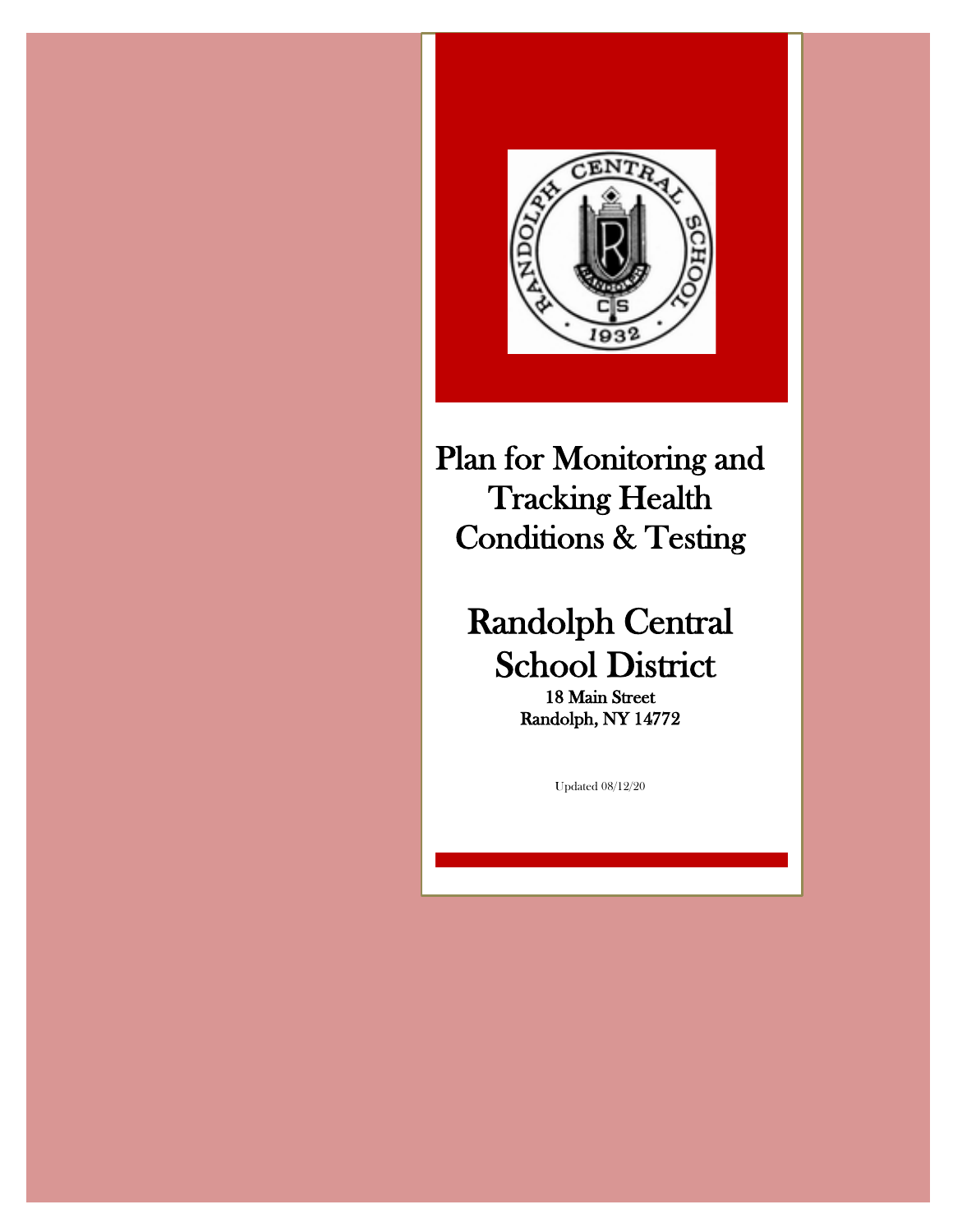# Randolph Central School District Re-Opening Plan

A continuum of mitigation efforts, including daily temperature checks, other screening measures and contact tracing, will be implemented by Cattaraugus Allegany (CA) BOCES to help reduce the spread of the virus. CA BOCES will work directly with the departments of health from Allegany and Cattaraugus counties in the event that screening procedures detect infection of our staff, students, or visitors to any of our locations or programs. CA BOCES will coordinate testing of individuals that display symptoms or have been exposed to COVID-19 with the appropriate departments of health in Cattaraugus and Allegany counties, local hospital systems, or primary care physicians.

**Olean General Hospital** 515 Main Street Olean, NY 14760 716-373-2600 https://www.ogh.org/

**Access the New York State COVID-19 Test Site Finder** https://coronavirus.health.ny.gov/findtest-site-near-

you?gclid=EAIaIQobChMI3q2Xv4CR6wIVg5 zCh0KlAckEAAYASAAEgLcvPD\_BwE

If the school nurse is not available, schools will isolate and dismiss any student or staff member, who has a fever or other symptoms of COVID-19 that are not explained by a chronic health condition, for follow up with a health care provider. Administrators will work collaboratively with school nurses to determine if additional staff is needed to assist with non-nursing tasks such as student supervision, telephone calls, text, or emails to parent/guardians, and assistance with completing any required paperwork other than nursing documentation.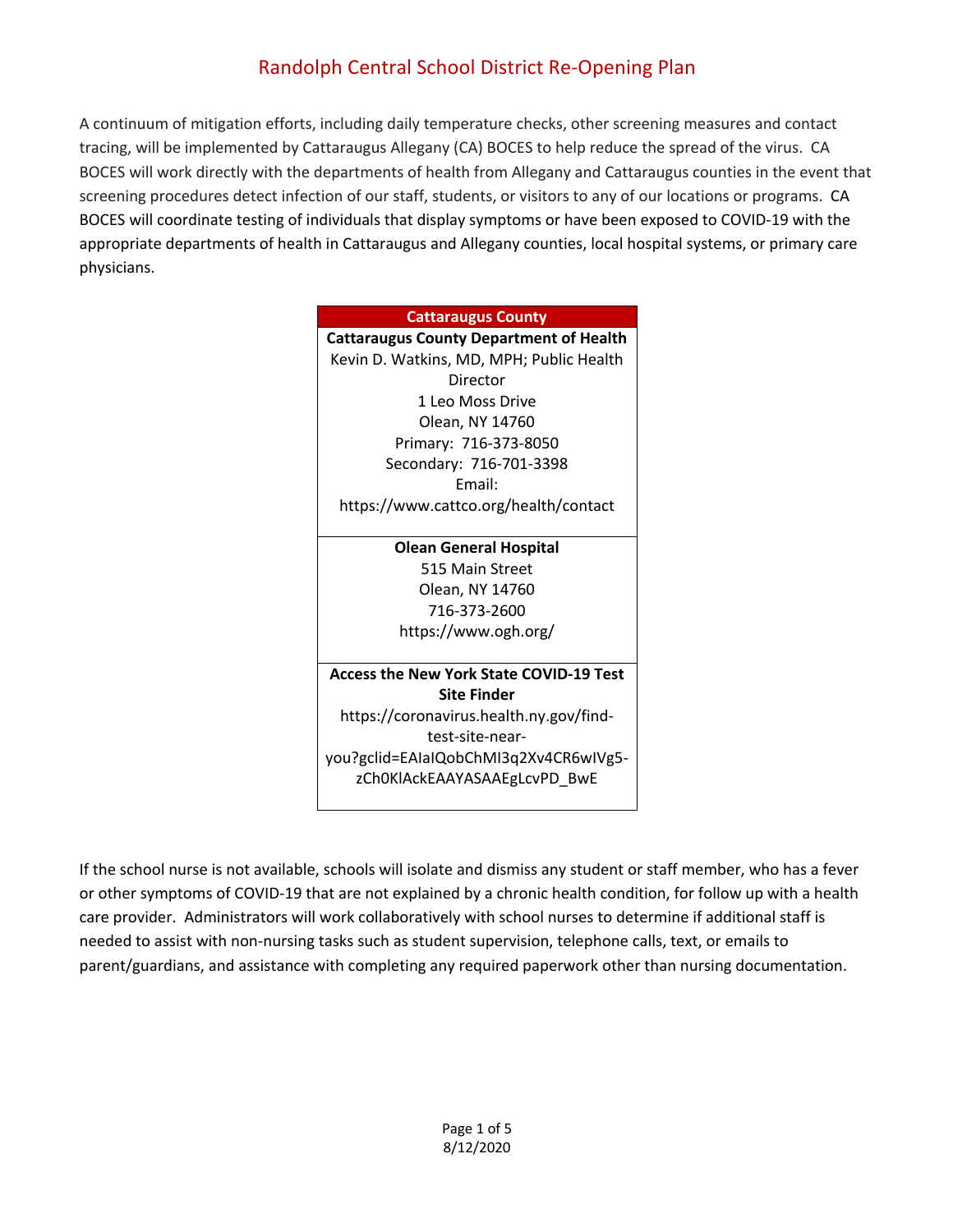#### **PROCESS**

#### **Practices and Expectations for Daily Screenings for Faculty, Staff, Students, and Visitors**

To ensure all faculty, staff, students, and visitors comply with hygiene and cleaning requirements, RCS will do the following:

- All faculty, staff, students, and visitors must follow all posted signage hygiene and cleaning practices and expectations.
- Adhere to hygiene and sanitation requirements from the Centers for Disease Control and Prevention (CDC) and Department of Health (DOH) and maintain cleaning logs onsite that document the date, time, and scope of cleaning to be maintained by the Facilities and Maintenance Department.
- Provide and maintain hand hygiene stations for personnel, including hand washing with soap, water, and paper towels, or an alcohol-based hand sanitizer containing 60% ethanol or 70% isopropyl alcohol for areas where hand washing is not feasible.
- Provide teachers and therapists with student safe cleaning products to clean room surfaces throughout the day.
- Staff Training will be provided to promote healthy hygiene practices. Training will include, but is not limited to:
	- o Proper hand washing techniques
	- o Use of hand sanitizer
	- o Respiratory etiquette, including covering coughs and sneezes
	- o Proper use of face coverings
	- o Encourage staff to stay home when sick
- Post signs on how to stop the spread of COVID-19, proper hand washing technique, promote daily protective measures, and the proper wearing of a face covering.
- Conduct regular cleaning and disinfecting daily, or more frequently as needed, along with frequent cleaning and disinfecting of shared objects and surfaces, as well as high transit areas, such as restrooms and common areas.
- Require that hand washing take place before and after consuming food.

## **Screening of Staff and Students**

To ensure the school district and its employees comply with protective equipment requirements, the Randolph Central School District will do the following:

Implement mandatory health screening assessment before employees begin work each day and for essential visitors, asking about COVID-19 symptoms in past 14 days:

- Cough
- Shortness of breath or difficulty breathing
- Fever
- Chills
- Muscle pain
- Sore throat
- New loss of taste or smell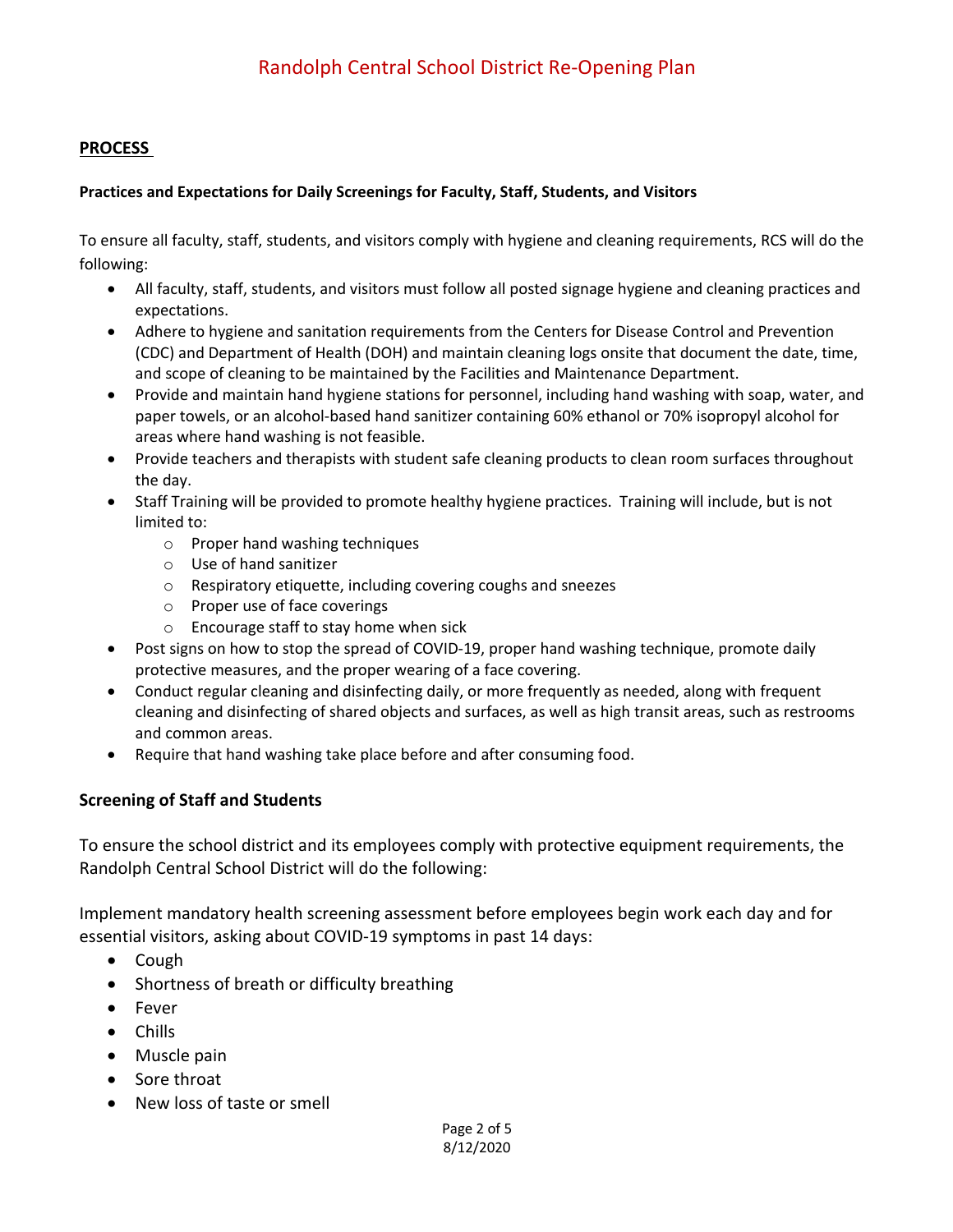# Randolph Central School District Re-Opening Plan

- Other less common symptoms have also been reported, including gastrointestinal symptoms like nausea, vomiting, or diarrhea.
- Had a positive COVID-19 test in past 14 days
- Were in close contact with a confirmed or suspected COVID-19 case in past 14 days.

Assessment responses must be reviewed every day and such review must be documented. If the answer to any of these above symptoms are "yes", the employee or visitor should not be allowed to enter and should be directed to contact their healthcare professional.

- Employees will take an online survey through our Frontline software each day before arriving at work. Responses will be monitored by the building office staff and tracked by the software program. Confidentiality will always be maintained. If the employee answers '"yes" to any of the questions they will be advised not to report to work or enter the building, but to consult their healthcare professional and report back to us.
- Each employee and student will enter through one designated entrance of the building and will have their temperature screened by a thermal imaging camera.
- Software will be used to collect the student and staff health checklist for COVID-19 symptoms. This is to be completed daily before students and staff report to school.
- The temperature screening team will monitor and manage entry of all persons in the camera's view.
- Students and staff who register out of the acceptable temperature range will be transitioned to the quarantine room by one of the screening team members to be evaluated by the school nurse.
	- $\circ$  If a student or staff member evaluation from the school nurse is determined to show COVID-19 symptoms, the staff member or student will be sent home immediately. The DOH and NYSED guidelines must be followed in order to return to school.
	- $\circ$  If a student or staff member evaluation from the school nurse is determined to not be symptomatic of COVID-19, the staff member or student will proceed to their classroom.
- Health screening will occur every morning and may occur periodically throughout the school day.
- The screening team will be trained by the district, provided with appropriate PPE as identified by the DOH.
- If needed, the collection of personal data can be done using a paper questionnaire, with employee signature and date. Their temperature can be written on this form by the screening team. All questionnaires and screening documentation is to be stored in confidential personnel medical files in accordance with DOH guidelines. The best practice is to have this process completed outside in the form of a drive-thru screening, or if not feasible, this should be done at the entrance to the buildings. Employees should maintain social distancing and use hand sanitizer before waiting in line. These screenings should be as private as possible to ensure confidentiality**.**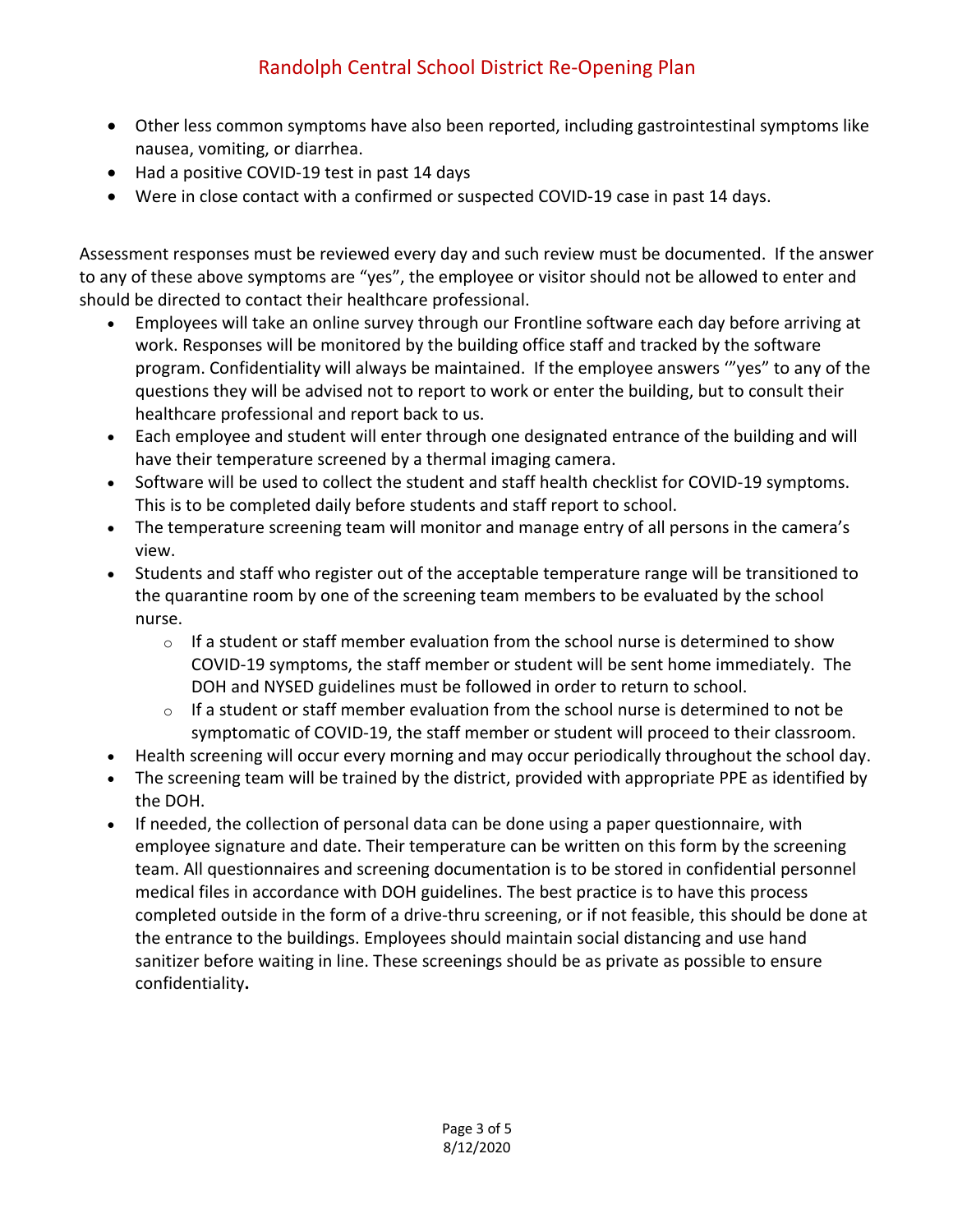## **Screening of Visitors**

All visitors will follow **Practices and Expectations for Daily Screenings for Faculty, Staff, Students, and Visitors**

Access to Randolph Central School District buildings will be limited to only essential visitors. All visitors will participate in a self-monitoring check for symptoms of COVID-19 by completing the sign-in and sign-out screening form upon entering the building. All visitors will be required to take their temperature before entering RCS buildings. Thermometers will be available at all Randolph Central School District buildings for those that are unable to do this at home.

### **Testing**

Per guidance from the State Education Department and the CDC (*Recovering, Rebuilding, and Renewing: The Spirit of New York's Schools, p14*), Randolph Central School District will not seek to test anyone for COVID-19 or require testing or antibody testing of students or staff members. The Safety Coordinator, Director Level Staff, or supervisors may make general recommendations to parents and staff members to seek medical advice from their primary care physician, community health experts, or local hospital.

The Randolph Central School District COVID-19 Safety Coordinator, along with all Director Level Staff, receives electronic notification of digital screening results so that appropriate supervisors can be immediately contacted to determine if intervention is needed with any employee that fails screening procedures. Employees receive immediate on-screen instructions to contact their supervisor and, if possible, to not enter Randolph Central School District facilities.

Front desk receptionists will serve as frontline observers of screening for self-transporting students and visitors and will deny entry to any person that fails screening procedures or will be taken to an isolation area for parent pick-up.

The COVID-19 Safety Coordinator will be notified by Building Level Staff or front desk receptionists if any person fails screening procedures. The Safety Coordinator will work with the appropriate health departments if COVID-19 is suspected. Those that fail screening procedures will not be allowed entry into Randolph Central School District facilities.

School nurses in each Randolph Central School District facility will be key responders if any faculty, staff, students, or visitors are in need of medical care while in our facilities.

#### **Early Warning Signs**

The COVID-19 Safety Coordinator and school nurses will regularly confer with the health department for guidance on regional infection rates. Randolph Central School District will follow all state guidance if the Western New York region's (Allegany, Cattaraugus, Chautauqua, Erie, and Niagara Counties) 7-day infection average meets the state determined threshold of 9%.

> Page 4 of 5 8/12/2020